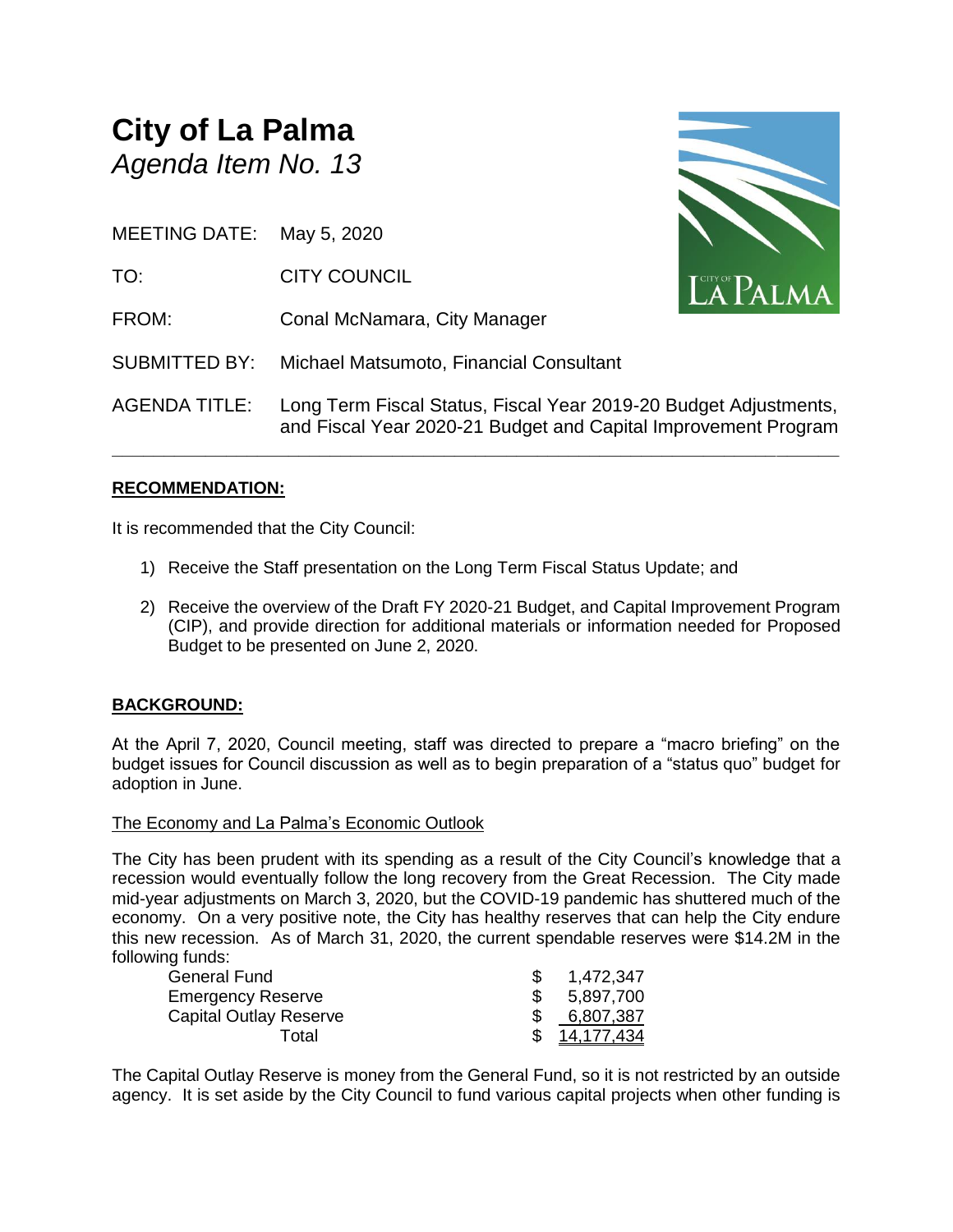not available. Although the Capital Outlay Reserve was established by Council for Capital and staff is not recommending using the Capital Outlay Reserve at this time, the City Council could use this money for other purposes if needed.

It is not possible to know how long the recession will last, how deeply the economy will be reduced, or how soon a recovery might come; however, staff has reached out to several experts for their projections. Fiscal year 2018-19 ended with a surplus of over \$1M, and current projections indicate that this would be sufficient to cover the deficits for 2019-20 and 2020-21. Staff does not recommend simply waiting for two years to make any adjustments, but rather believes it is prudent to make modest changes at this time, and revisiting the budget when more information is available later in 2020 and at mid-year in February 2021.

#### Anticipated Revenue Reductions

Staff has been reaching out to our sales tax consultant and others to obtain updated estimates for 19/20 and 20/21 impacts to revenues. The following is a summary of the largest General Fund revenues:

- Sales Tax and Transactions and Use Tax We received updated estimates from our sales tax consultant. The prior estimates from February 2020 were \$1,965,100 and \$1,641,000, and the updated estimates are \$1,657,200 and \$1,436,100. These reductions amount to over \$500,000. HdL assumes the economy will reopen 6/1/2020, and recovery to 18/19 levels will take approximately five years.
- Property Tax Staff does not expect a significant reduction in property tax revenues. Property taxes are calculated using the taxable assessed values, and under Proposition 13, the values are often far below the actual values. The City is on the Teeter plan, so the County pays the City regardless of delinquent payments.
- Utility Users Tax Staff does not expect a significant reduction in Utility Users Tax revenues.
- Transient Occupancy Tax Staff anticipates a significant reduction in TOT revenue. Previously, staff anticipated receiving \$409,000 but the revised estimate is \$265,000 for 19/20 with further reductions in 20/21.

Some other general fund revenues such as rentals and program fees will likely be lower, but these will also accompany lower costs. Staff also received updated estimates for 20/21 for Gas Tax, RMRA, and Measure M.

#### Plan for Fiscal Year 2020-21 Budget

With the COVID 19 pandemic, the City Council asked for a status quo budget without increases and modest decreases that would not substantially change the services to the community. Staff has been working on the proposed 2020-21 Budget with that mindset and is recommending removing the following items that would have been in the 2020-21 budget:

- Elimination of \$1,500 for billboard advertisement design. The advertisers will format their advertisement to fit the billboard.
- Police reductions of \$7,000 due to the cancelation of some city events.
- Community Services reductions of \$60,650 due to the cancelation of several city events and the elimination of excursions from Day Camp.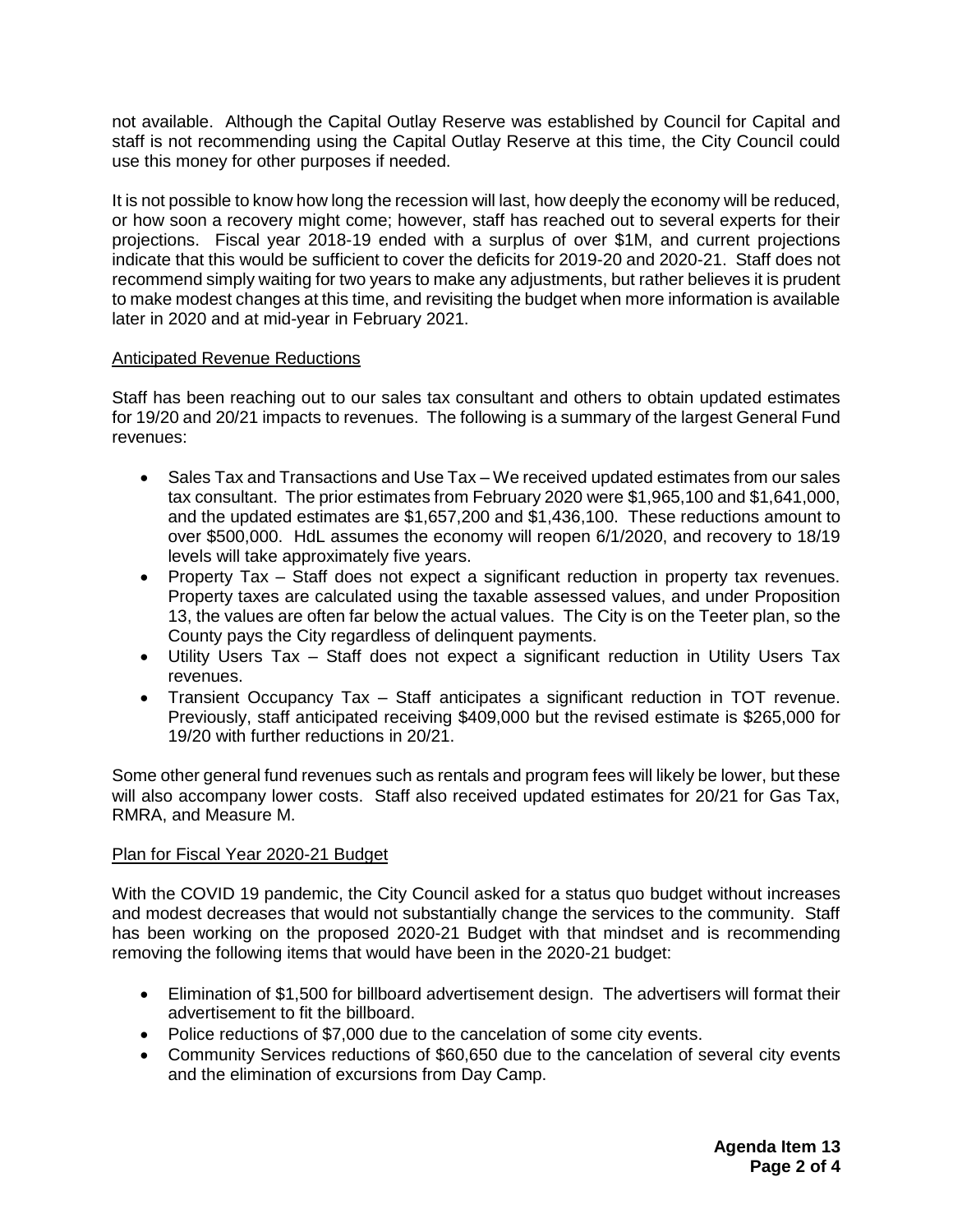- Postponing several maintenance projects totaling \$27,000 at City Hall including painting, window coverings, and lobby furniture.
- Postponing improvements costing \$19,500 at the Police Department including the locker room and jail flooring.
- The total General Fund savings \$115,650.

In other funds, staff is recommending that the street medians project not be included in the 2020- 21 budget. On March 17, the City Council postponed action on the street medians, which had an anticipated cost of \$2,245.00, wanting to make the final decision in June. Because of the fiscal impact of the COVID-19 pandemic, staff is recommending that the medians be postponed and not included in the 2020-21 budget. In the Vehicle Replacement Fund, staff is recommending that we delay the replacement of a \$30,000 vehicle until fiscal year 2021-22.

#### Additional Items for Discussion in the 2020-21 Budget:

We recognize that it is very challenging to forecast what changes (good and bad) might be coming as restrictions are lifted in the coming months. As we attempt to anticipate the Governor's phased strategy, we must also weigh not only our budget concerns and ability to adhere to yet unknown restrictions but also attempt to guess what the public's openness to future programs and public interaction might be. As a result, the Council might wish to discuss the proposed Festival of Nations event in the coming year. The City Council has the ability to remove it at this time and possibly add it back if the economy (and public willingness to socialize) improves, or the City Council could leave it in the budget with the option to remove it at mid-year if the economy (and public willingness) has not improved.

Additionally, in anticipation of possible Federal Stimulus money that would target construction and put people back to work, City Council may wish to consider funding design costs to have shovelready projects available if funding becomes available. In addition to the medians projects which are already shovel ready, the City Council could budget for design costs for 1) Carmenita Bridge improvements, 2) a replacement Civic Center, and 3) a new Water Well.

#### Future Schedule

With the COVID-19 disruption, the economy is suffering, but we are not certain of the depths or duration of the revenue reductions to the City. Later in fiscal year 2020-21, more information will be available about the recovery. As such, staff recommends that the City Council re-examine the financial outlook in October and again next February to make adjustments depending on the recovery in the economy. Thankfully, the City has healthy reserves, and the ability to wait until later in 2020-21 to determine if further reductions are needed.

#### **SUMMARY:**

The City Manager's Budget Message and other additional detail will be provided with the complete budget document prior to the June 2, 2020, Public Hearing. The City Manager's Budget Message provides a detailed and comprehensive overview of the Proposed Budget, the challenges facing the City, significant trends to watch, and the many accomplishments achieved and anticipated for the organization. Questions or requests for additional information this evening will become part of future informational materials.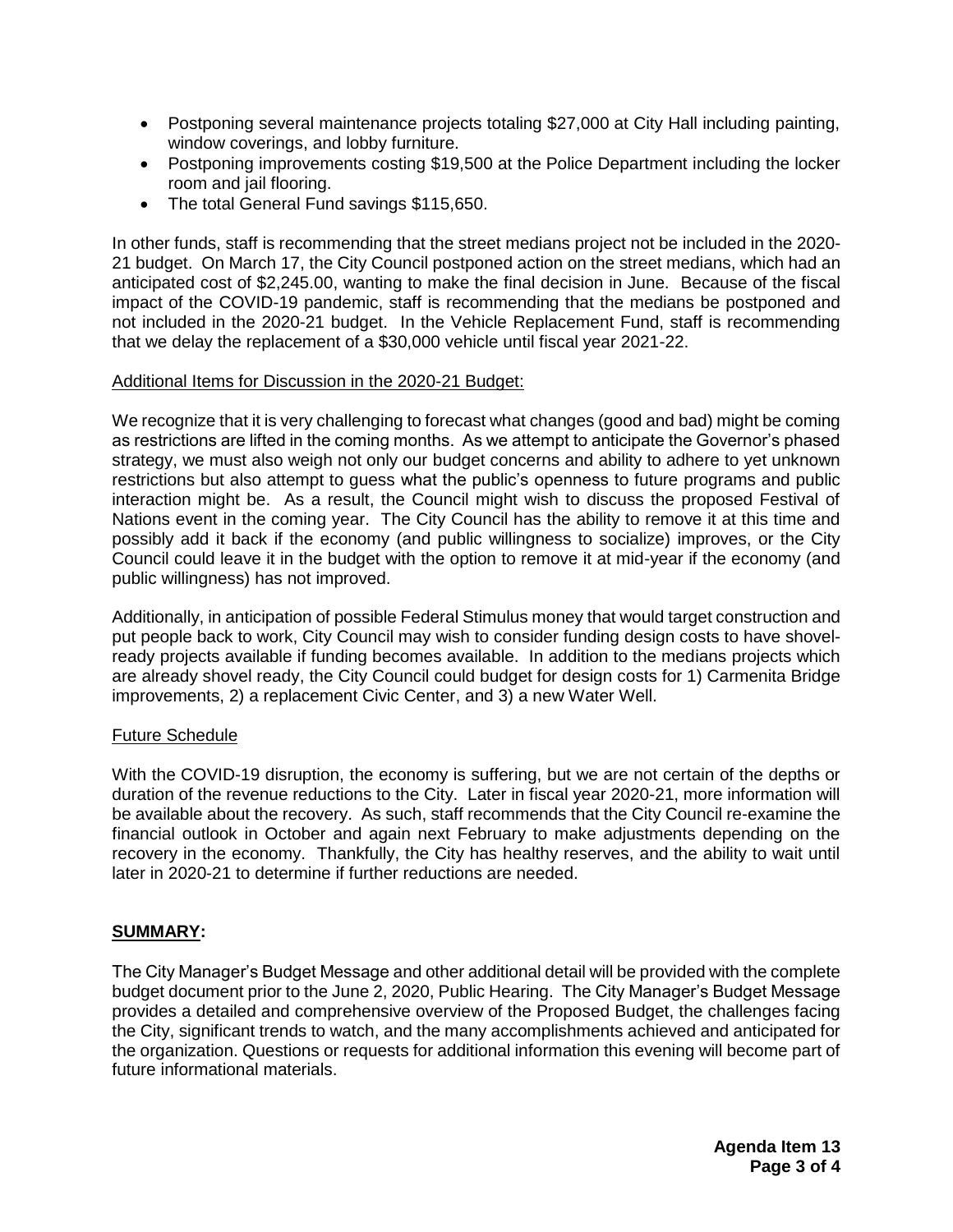## **FISCAL IMPACT:**

There is no fiscal impact to discussion of the financial situation or the elements presented in this plan. Direction given, however, will be incorporated into budget preparation and other financial processes.

### **APPROVED:**

Financial Consultant **City Manager** 

- Attachments: 1. Ten Year General Fund Financial Forecast (Chart)
	- 2. FY 2020-21 Draft Budget Summaries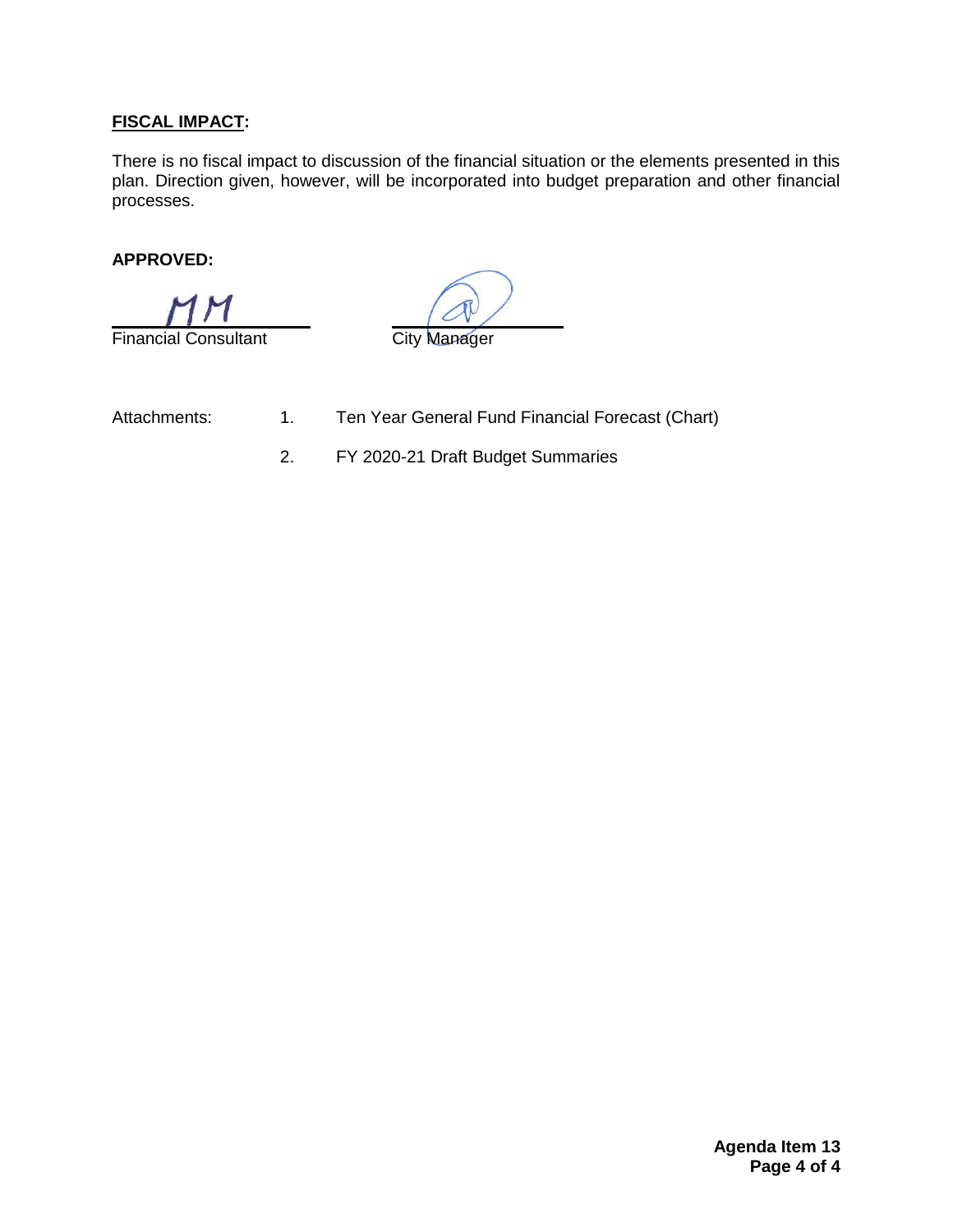#### GENERAL FUND: TEN-YEAR FORECAST

| <b>STATUS QUO</b> | <b>19-20 PROJ</b> | 20-21      | 21-22              | 22-23      | 23-24      | 24-25      | 25-26      | 26-27      | 27-28      | 28-29      | 29-30      |
|-------------------|-------------------|------------|--------------------|------------|------------|------------|------------|------------|------------|------------|------------|
| Revenues          | .1.494.680        | 11.347.736 | L <b>1.834.000</b> | 12.209.900 | 12.531.800 | 12.881.500 | 13.240.600 | 13,555,700 | 13.881.400 | 14.217.400 | 14.564.200 |
| Expenditures      | 1.998.400.        | 11.749.300 | 12.181.050         | 12.619.400 | 12.906.800 | 13.233.000 | 13.508.400 | 13.870.200 | 14.027.900 | 14.241.179 | 14,457,900 |
| Surplus/(Deficit) | (503.720)         | (401, 564) | (347,050)          | (409.500)  | (375.000)  | (351.500)  | (267, 800) | (314.500)  | (146.500)  | (23.779)   | 106,300    |



# **Attachment 1**

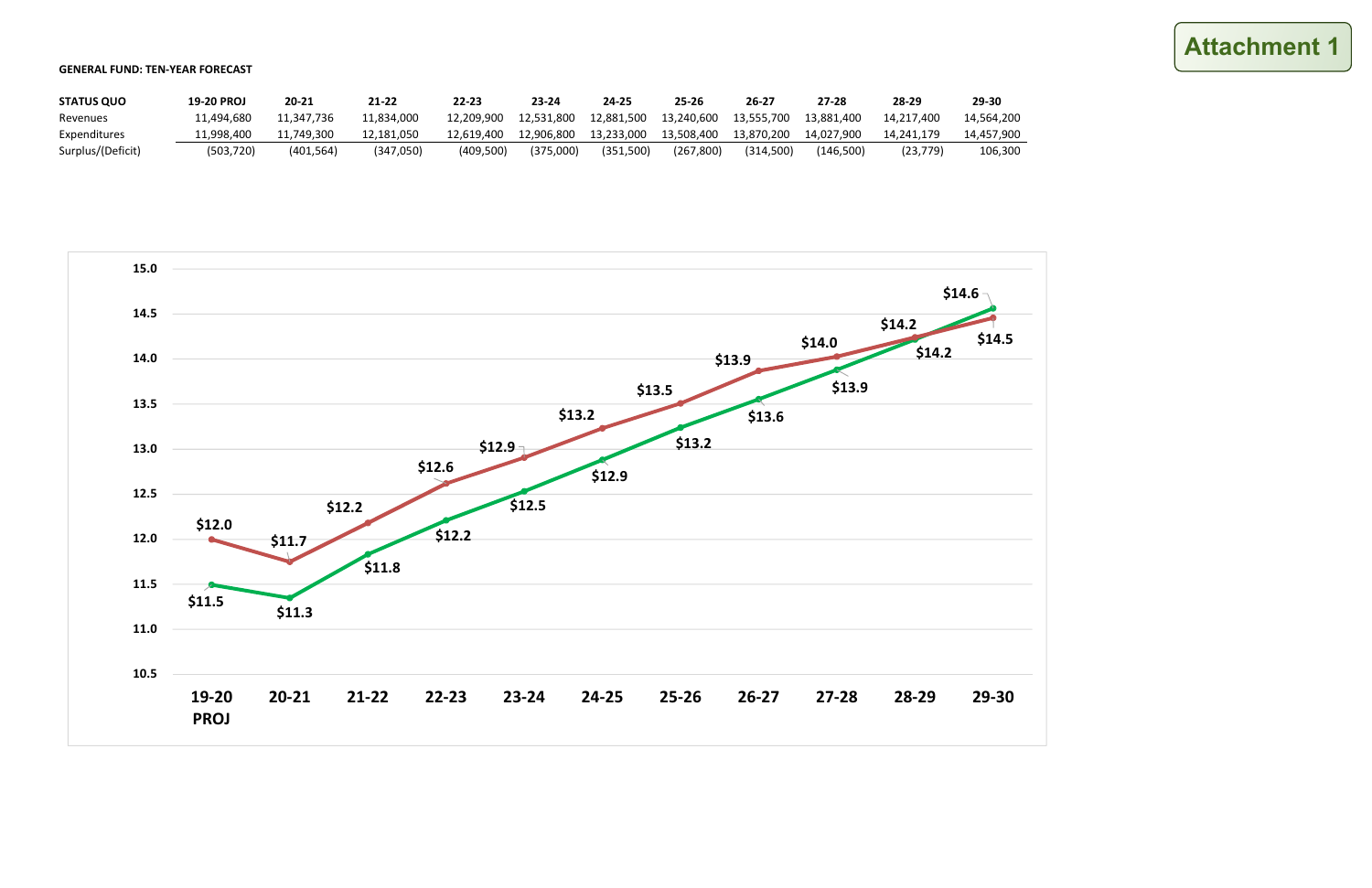#### **FY 2020‐21 DRAFT BUDGET SUMMARY**

| <b>EXPENDITURES</b>                   |                |                        |                    |                |            |            |            |            |            |            |            |            |            |
|---------------------------------------|----------------|------------------------|--------------------|----------------|------------|------------|------------|------------|------------|------------|------------|------------|------------|
| <b>GENERAL GOVERNMENT</b>             | FY18-19 Actual | <b>FY19-20 Adopted</b> | <b>FY19-20 Est</b> | <b>FY20-21</b> | FY 21-22   | FY 22-23   | FY 23-24   | FY 24-25   | FY 25-26   | FY 26-27   | FY 27-28   | FY 28-29   | FY 29-30   |
| <b>City Council</b>                   | 64,071         | 67,200                 | 67,200             | 71,500         | 70,600     | 71,100     | 72,000     | 72,500     | 73,500     | 74,100     | 75,100     | 75,700     | 76,700     |
| <b>City Manager</b>                   | 342,409        | 345,600                | 344,100            | 384,200        | 391,000    | 395,800    | 400,700    | 405,700    | 410,800    | 416,000    | 421,300    | 426,600    | 432,200    |
| <b>Legal Services</b>                 | 134,208        | 200,600                | 200,600            | 159,200        | 146,700    | 148,800    | 151,200    | 153,600    | 156,000    | 158,500    | 161,000    | 163,600    | 166,200    |
| <b>City Clerk</b>                     | 93,034         | 93,800                 | 93,800             | 111,500        | 102,800    | 112,000    | 113,500    | 115,000    | 116,500    | 118,000    | 119,500    | 121,000    | 122,500    |
|                                       | 633,722        | 707,200                | 705,700            | 726,400        | 711,100    | 727,700    | 737,400    | 746,800    | 756,800    | 766,600    | 776,900    | 786,900    | 797,600    |
| <b>ADMINISTRATIVE SERVICES</b>        |                |                        |                    |                |            |            |            |            |            |            |            |            |            |
| Administration                        | 130,985        | 160,300                | 160,300            | 169,500        | 175,600    | 177,900    | 180,200    | 182,500    | 184,800    | 187,100    | 189,500    | 191,900    | 194,300    |
| <b>Fiscal Services</b>                | 352,421        | 400,200                | 400,200            | 393,700        | 414,700    | 414,500    | 421,000    | 427,500    | 434,200    | 440,900    | 447,700    | 454,700    | 461,700    |
| Human Resources                       | 1,641,796      | 1,894,000              | 1,869,600          | 1,993,400      | 2,183,200  | 2,366,900  | 2,513,700  | 2,674,500  | 2,776,600  | 2,910,900  | 2,955,000  | 3,000,279  | 3,046,900  |
| Technology                            | 290,622        | 266,000                | 266,000            | 278,500        | 283,100    | 289,500    | 296,200    | 303,200    | 310,300    | 317,600    | 325,200    | 333,000    | 341,000    |
|                                       | 2,415,824      | 2,720,500              | 2,696,100          | 2,835,100      | 3,056,600  | 3,248,800  | 3,411,100  | 3,587,700  | 3,705,900  | 3,856,500  | 3,917,400  | 3,979,879  | 4,043,900  |
| <b>POLICE SERVICES</b>                |                |                        |                    |                |            |            |            |            |            |            |            |            |            |
| Administration                        | 513,613        | 578,400                | 578,400            | 590,900        | 606,000    | 616,800    | 627,700    | 638,700    | 650,100    | 661,800    | 673,700    | 685,900    | 698,200    |
| Operations                            | 303,910        | 334,900                | 334,900            | 341,800        | 348,000    | 353,500    | 358,900    | 364,400    | 370,000    | 375,600    | 381,400    | 387,300    | 393,300    |
| Patrol                                | 2,334,103      | 2,497,600              | 2,497,600          | 2,513,100      | 2,601,700  | 2,661,300  | 2,702,200  | 2,742,400  | 2,783,200  | 2,824,700  | 2,866,900  | 2,911,400  | 2,956,700  |
| Services                              | 182,226        | 246,200                | 246,200            | 248,800        | 260,200    | 264,100    | 268,100    | 272,200    | 276,300    | 280,500    | 284,700    | 289,000    | 293,400    |
| <b>Community Education</b>            | 106,319        | 114,400                | 114,400            | 74,400         | 76,500     | 77,800     | 79,100     | 80,400     | 81,700     | 83,000     | 84,300     | 85,700     | 87,100     |
| Investigations                        | 630,285        | 686,600                | 686,600            | 700,600        | 719,900    | 711,700    | 721,500    | 731,400    | 741,300    | 751,500    | 761,800    | 772,200    | 782,900    |
| Records & Communications              | 666,368        | 732,700                | 732,700            | 735,800        | 769,900    | 781,300    | 792,800    | 804,500    | 816,200    | 828,200    | 840,500    | 852,900    | 865,300    |
|                                       | 4,736,823      | 5,190,800              | 5,190,800          | 5,205,400      | 5,382,200  | 5,466,500  | 5,550,300  | 5,634,000  | 5,718,800  | 5,805,300  | 5,893,300  | 5,984,400  | 6,076,900  |
| <b>COMMUNITY SERVICES</b>             |                |                        |                    |                |            |            |            |            |            |            |            |            |            |
| Administration                        | 355,711        | 352,900                | 352,900            | 357,400        | 364,750    | 369,800    | 374,800    | 379,900    | 385,500    | 391,200    | 397,000    | 402,800    | 408,700    |
| Health & Wellness                     | 142,397        | 150,400                | 105,400            | 156,000        | 156,600    | 159,800    | 163,000    | 166,300    | 169,600    | 172,900    | 176,400    | 179,900    | 183,500    |
| <b>Recreation Facility Operations</b> | 264,810        | 263,200                | 263,200            | 259,700        | 268,100    | 271,700    | 275,300    | 278,900    | 282,700    | 286,500    | 290,300    | 294,100    | 297,900    |
| <b>Special Events</b>                 | 114,107        | 148,500                | 115,100            | 117,000        | 156,700    | 159,300    | 161,900    | 164,500    | 167,100    | 169,700    | 172,400    | 175,100    | 178,000    |
| Youth & Family Services               | 237,795        | 226,500                | 202,800            | 197,500        | 230,200    | 233,700    | 237,200    | 240,700    | 244,200    | 247,800    | 251,600    | 255,400    | 259,200    |
| Citywide Maintenance                  | 295,389        | 378,200                | 378,200            | 329,000        | 351,200    | 316,700    | 322,500    | 328,500    | 334,500    | 340,800    | 347,100    | 353,500    | 360,100    |
| Engineering                           | 101,791        | 105,300                | 105,300            | 108,000        | 109,600    | 111,600    | 113,700    | 115,800    | 117,900    | 120,100    | 122,400    | 124,700    | 127,000    |
| Parks & Medians                       | 208,306        | 235,100                | 235,100            | 264,400        | 261,800    | 268,300    | 273,200    | 278,100    | 283,100    | 288,100    | 293,300    | 298,600    | 304,000    |
| <b>Streets</b>                        | 279,290        | 277,300                | 277,300            | 278,700        | 280,400    | 285,500    | 277,900    | 282,800    | 285,400    | 290,500    | 293,200    | 298,300    | 303,600    |
|                                       | 1,999,596      | 2,137,400              | 2,035,300          | 2,067,700      | 2,179,350  | 2,176,400  | 2,199,500  | 2,235,500  | 2,270,000  | 2,307,600  | 2,343,700  | 2,382,400  | 2,422,000  |
| <b>COMMUNITY DEVELOPMENT</b>          |                |                        |                    |                |            |            |            |            |            |            |            |            |            |
| Administration                        | 28,936         | 11,000                 | 61,100             | 34,900         | 10,400     | 10,500     | 10,600     | 10,700     | 10,800     | 10,900     | 11,000     | 11,100     | 11,200     |
| <b>Building &amp; Safety</b>          | 148,167        | 151,600                | 151,600            | 153,600        | 157,000    | 160,200    | 163,400    | 166,700    | 170,000    | 173,400    | 176,900    | 180,400    | 184,000    |
| Code Enforcement/Business Licenses    | 103,338        | 113,100                | 113,100            | 117,800        | 123,600    | 125,300    | 127,000    | 128,700    | 130,400    | 133,000    | 134,700    | 136,500    | 138,300    |
| Planning                              | 126,589        | 194,500                | 194,500            | 208,400        | 160,800    | 162,700    | 164,600    | 166,500    | 168,400    | 170,500    | 172,600    | 174,700    | 176,800    |
|                                       | 407,029        | 470,200                | 520,300            | 514,700        | 451,800    | 458,700    | 465,600    | 472,600    | 479,600    | 487,800    | 495,200    | 502,700    | 510,300    |
| <b>SUBTOTAL</b>                       | 10,192,993     | 11,226,100             | 11,148,200         | 11,349,300     | 11,781,050 | 12,078,100 | 12,363,900 | 12,676,600 | 12,931,100 | 13,223,800 | 13,426,500 | 13,636,279 | 13,850,700 |
| <b>TRANSFERS OUT</b>                  | 789,732        | 565,500                | 850,200            | 400,000        | 400,000    | 541,300    | 542,900    | 556,400    | 577,300    | 646,400    | 601,400    | 604,900    | 607,200    |
| TOTAL GENERAL FUND EXPENDITURES       | 10,982,726     | 11,791,600             | 11,998,400         | 11,749,300     | 12,181,050 | 12,619,400 | 12,906,800 | 13,233,000 | 13,508,400 | 13,870,200 | 14,027,900 | 14,241,179 | 14,457,900 |

**Attachment 2**